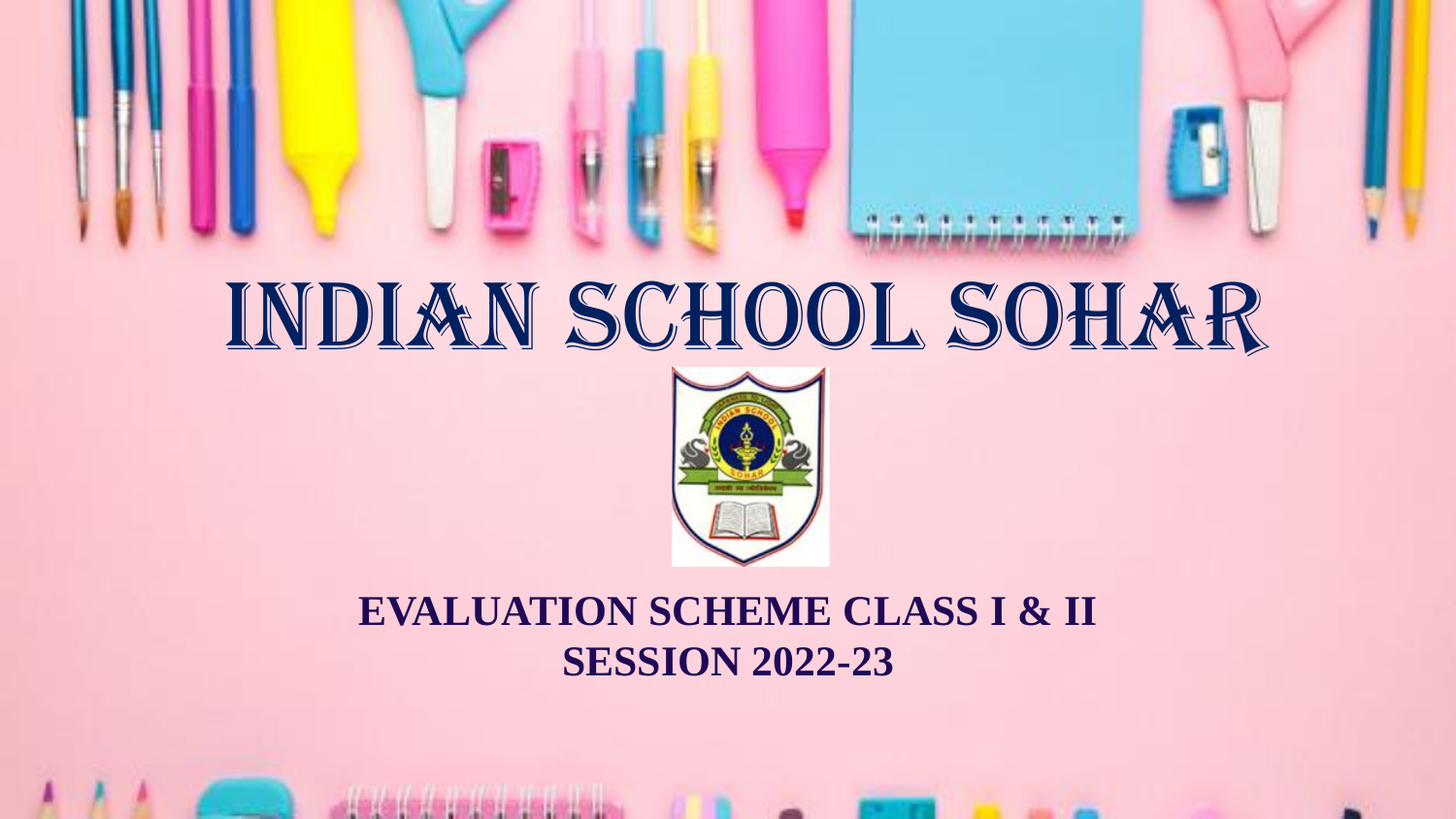### **Information Regarding Curriculum & Assessment**

| <b>Term-I</b><br>April 2022 - September 2022 |          |                                                                     |          | <b>Term-II</b><br><b>October 2022 - March 2023</b> |          |                                                                     |          |
|----------------------------------------------|----------|---------------------------------------------------------------------|----------|----------------------------------------------------|----------|---------------------------------------------------------------------|----------|
| <b>Evaluation I</b>                          |          | <b>Evaluation II</b>                                                |          | <b>Evaluation III</b>                              |          | <b>Evaluation IV</b>                                                |          |
| <b>Pen and</b><br><b>Paper Test</b>          | 20 marks | Pen and<br>Paper<br><b>Test</b>                                     | 20 marks | Pen and<br><b>Paper Test</b>                       | 20 marks | <b>Pen and</b><br>Paper<br><b>Test</b>                              | 20 marks |
| <b>Notebook</b>                              | 5 marks  | <b>Subject</b><br><b>Enrichment</b><br><b>Activity</b><br>$(SEA-1)$ | 5 marks  | <b>Notebook</b>                                    | 5 marks  | <b>Subject</b><br><b>Enrichment</b><br><b>Activity</b><br>$(SEA-2)$ | 5 marks  |

❑**Aggregate of two terms will be taken to give the final grade.**

❑**Scholastic grading scale- (8 point scale)**

**A CONTRACT OF BUILDING CONTRACT OF BUILDING** 

|  |  |  |  |  |  |  | 1 91-100 1 81-90 1 71-80 1 61-70 1 51-60 1 41-50 33-40 32 and below |
|--|--|--|--|--|--|--|---------------------------------------------------------------------|
|  |  |  |  |  |  |  |                                                                     |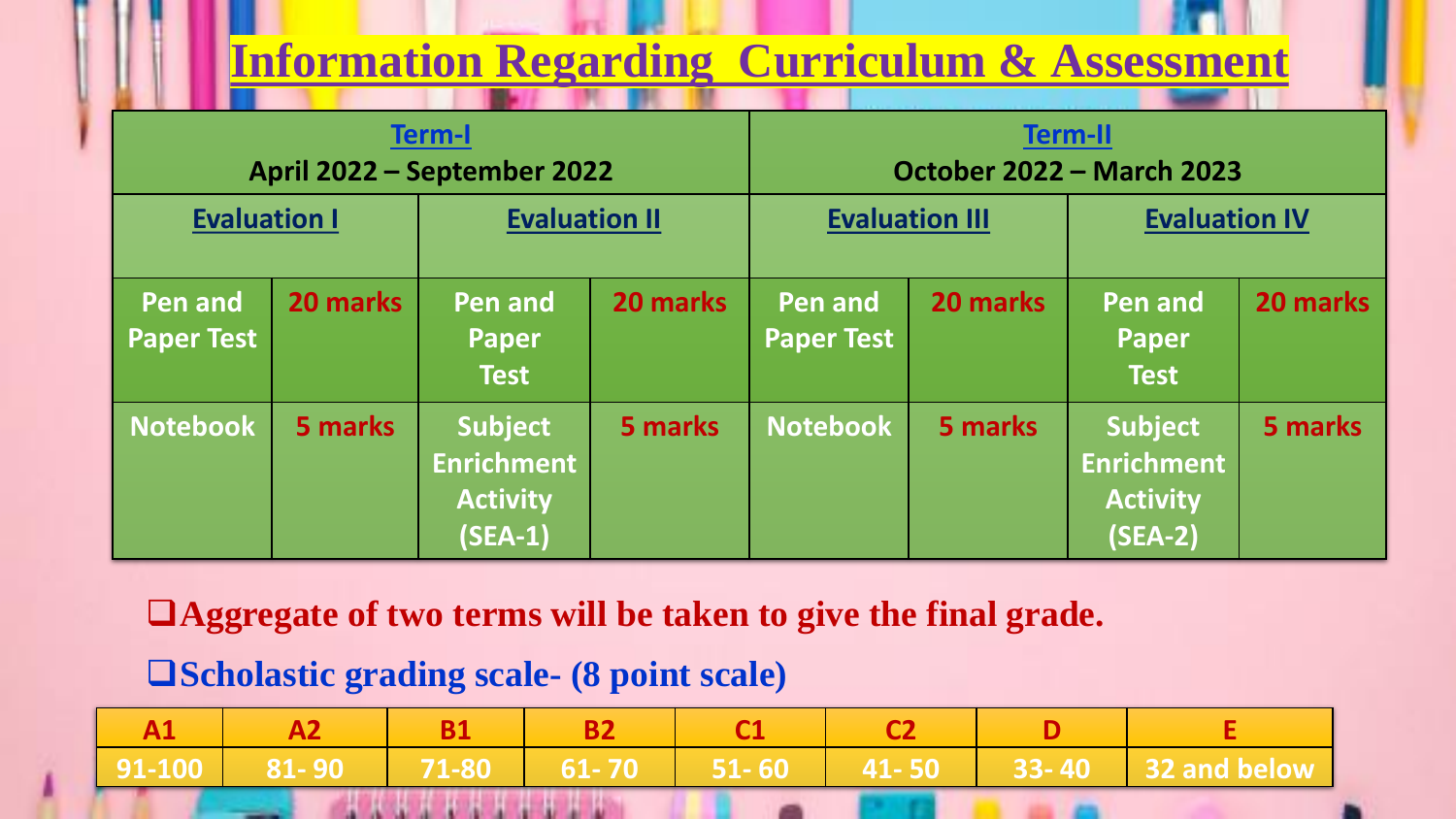## **Curriculum & Assessment**

- ❖ Pen and paper will be a written test.
- ❖ SEA will be in the form of Art- integrated Activities/ Worksheets.
- ❖ **Retest will not be given if a child remains absent.**
- ❖ Notebook marks will be given on the basis of- Regularity of submission, Neatness, Maintenance and Assignment completion.
- ❖ Time Table and portions of SEA and Evaluation Tests will be given 15 days prior to the tests.
- ❖ **Co- Scholastic Subjects** will be assessed twice a year. **(Art, Music, HPE, Computer Science)**

❖ Art, Music and HPE will be graded on 3-point scale-

| <b>Outstanding Very Good</b> | Fair |
|------------------------------|------|